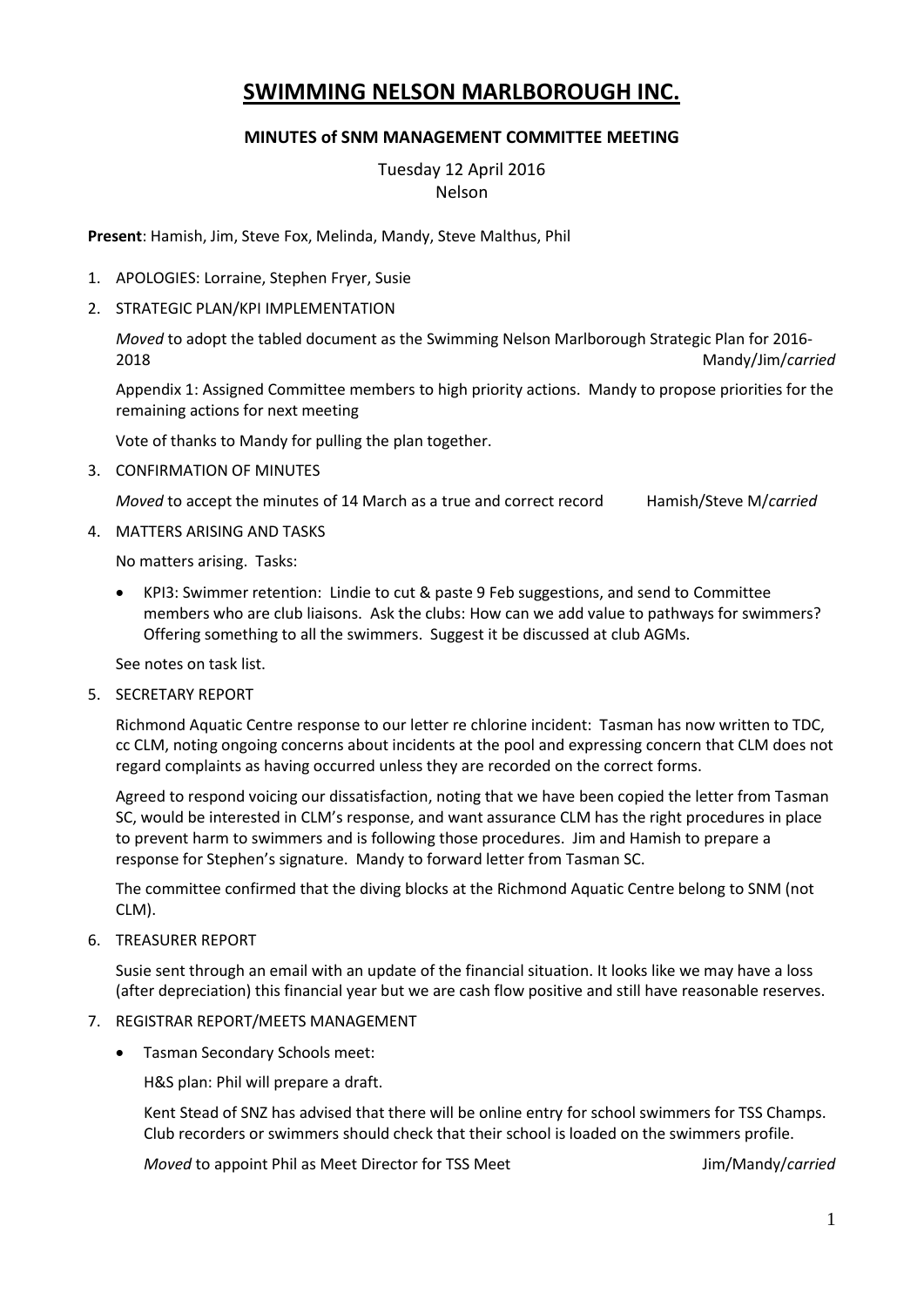Winter Meet

Jim to ask clubs whether there any objection to locking in 5-7 August prior to the club meeting re the calendar.

Retain Winter Meet name for this year, format will be a 5 session meet, including a Friday session; with Prelims and Finals for all events except long distance event and 50 breast, back and fly, i.e. same as the summer champs programme. Programme used for Winter Meet last year requires some adjustments.

Offer  $1^{st}$ ,  $2^{nd}$  and  $3^{rd}$  medals provided we get funding. Make the medal generic with the lanyard specific to the meet "Swimming Nelson Marlborough Winter Meet".

*Moved* to apply to Pub Charity for \$1683.00 to cover the cost of the Medal for the Winter Meet held in Blenheim on the  $5^{th}$ ,  $6^{th}$ , and  $7^{th}$  August 2016

Melinda/Steve Fox/*carried*

Criteria for best overall boy and girl: John Elder is not available in the near term to work on algorithm. Alternatives are to use FINA or Hytek points. Agreed to use Hytek Points (Single-Year Age Groups) because it uses age-specific points.

*Moved* to appoint Ivon Clemett as Meet Director, subject to his agreement Jim/Phil/*carried*

*Resolved* to apply to Air Rescue for \$2622.00 for pool hire for the Winter Meet

Melinda/Jim/*carried*

The committee recommended that the Board amend the Standing Orders to reflect the above decisions. Jim will format and prepare recommendation for next Board meeting.

Oliver Morton fine

Explain why there is a fine – don't want swimmers to skip finals. The fine is standard procedure, but recognise this was an unfortunate event, so fine will be waived in this instance.

*Moved* to waive the fine in this case and write back to the parent Jim/Phil/*carried* 

• Meeting with trophy donors on 16 April

No algorithm is available so could use Hytek points. Agreed to postpone the meeting, see how it goes at the Winter meet, and then meet with the donors.

Tasman SC requests for meets on 21 May and 11 June

*Moved* to approve the meet requests from Tasman SC Jim/Steve M/*carried*

- Meeting re calendar for 2016-17 (14 May) Going ahead. Jim will circulate the calendar with the known meets.
- Sport Tasman has indicated that we may have the opportunity to host the SISS Champs in 2017 Jim to reply that we are interested

*Moved* adoption of the report and confirmation of the following NM records

## **Nelson South Club Night 18 March 2016**

| $2.1220$ can be oursely determined and all $2.220$ |           |    |    |         |                     |              |  |  |  |
|----------------------------------------------------|-----------|----|----|---------|---------------------|--------------|--|--|--|
| <b>50 Fly</b>                                      | SC        | 17 | F  | 29.98   | Samantha Trevurza   | <b>NLSNM</b> |  |  |  |
| <b>Tasman SC April Meet 1-2 April 2016</b>         |           |    |    |         |                     |              |  |  |  |
| 50 Free                                            | SC        | 12 | F  | 28.39   | <b>Piper Riley</b>  | <b>TASNM</b> |  |  |  |
| 100 Free                                           | <b>SC</b> | 12 | F  | 1:03.73 | <b>Piper Riley</b>  | <b>TASNM</b> |  |  |  |
| 200 Free                                           | <b>SC</b> | 12 | F  | 2:15.30 | <b>Piper Riley</b>  | <b>TASNM</b> |  |  |  |
| 400 Free                                           | <b>SC</b> | 12 | F  | 4:48.08 | <b>Piper Riley</b>  | <b>TASNM</b> |  |  |  |
| 800 Free                                           | <b>SC</b> | 12 | F. | 9:54.73 | <b>Piper Riley</b>  | <b>TASNM</b> |  |  |  |
| 200 Back                                           | <b>SC</b> | 14 | М  | 2:20.65 | <b>Oliver Stark</b> | <b>NLSNM</b> |  |  |  |
| NZ Open Championships 28 March – 1 April 2016      |           |    |    |         |                     |              |  |  |  |
| 800 Free                                           | LC        | 16 | F  | 9:12.28 | Talya Harwood       | <b>TASNM</b> |  |  |  |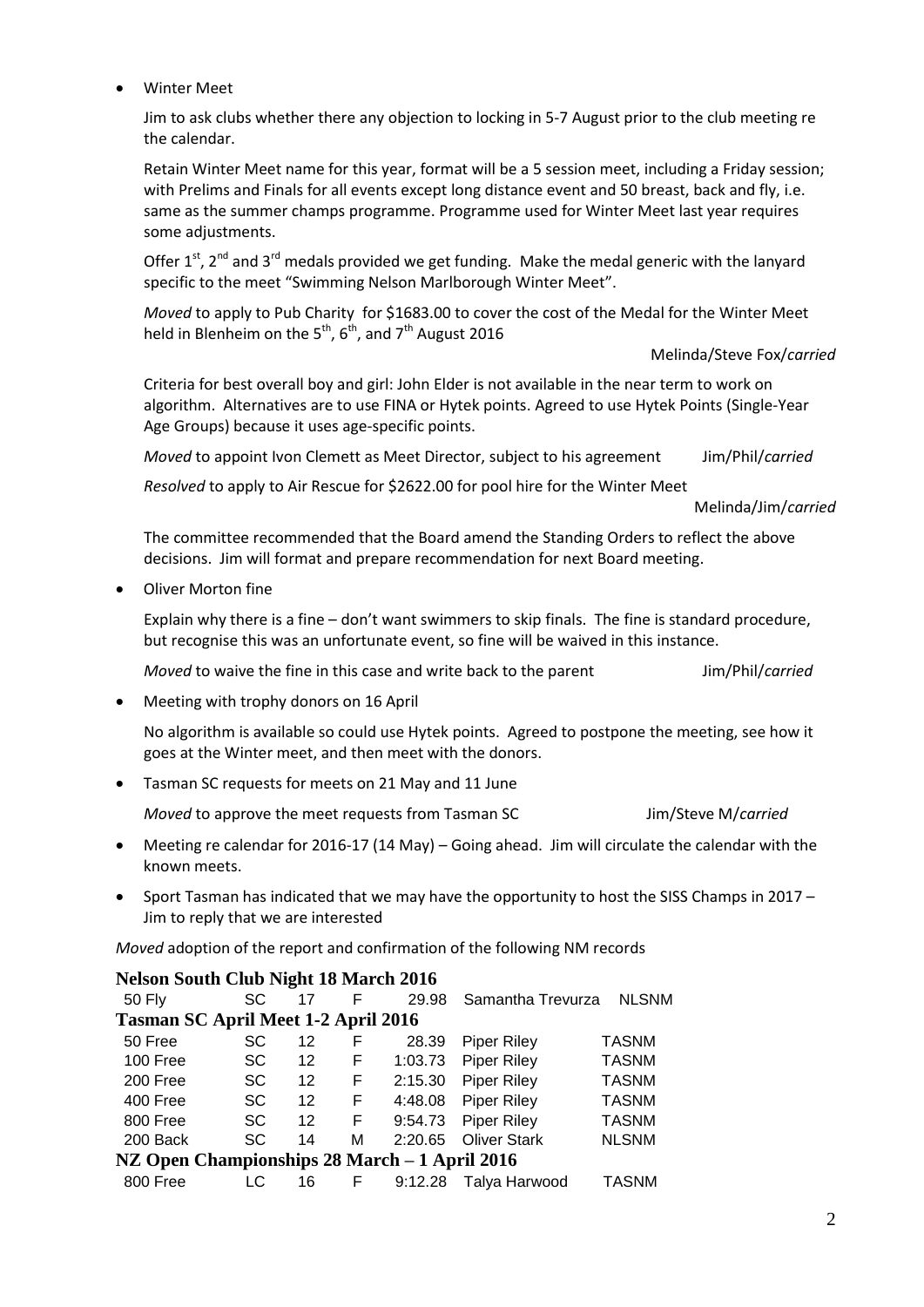|     |      |                               |  | <b>TASNM</b>                                                                                                                                                                                            |
|-----|------|-------------------------------|--|---------------------------------------------------------------------------------------------------------------------------------------------------------------------------------------------------------|
| LC. | Open |                               |  | <b>TASNM</b>                                                                                                                                                                                            |
|     |      |                               |  | <b>TASNM</b>                                                                                                                                                                                            |
|     |      |                               |  | <b>TASNM</b>                                                                                                                                                                                            |
| LC. |      |                               |  | <b>TASNM</b>                                                                                                                                                                                            |
| LC. | 17   |                               |  | <b>TASNM</b>                                                                                                                                                                                            |
|     | Open |                               |  | <b>TASNM</b>                                                                                                                                                                                            |
|     |      | LC —<br>$LC$ 17<br>17<br>LC — |  | 16 F 17:34.69 Talya Harwood<br>F 9:12.28 Talya Harwood<br>LC Open F 17:34.69 Talya Harwood<br>M 4:07.49 Thomas Heaton<br>M 8:30.96 Thomas Heaton<br>M 16:11.40 Thomas Heaton<br>M 8:30.96 Thomas Heaton |

Jim/Phil/*carried*

#### 8. PUBLICITY/COMMUNICATION REPORT

New Facebook page established. Several media releases sent out.

9. FUNDING REPORT

No further report

10. SNZ LIAISON REPORT

Hamish will meet with Christian Renford at NAGs.

11. TECHNICAL

No report

12. COACHING REPORT

No report

- 13. GENERAL BUSINESS
	- Decathlon

Hamish has circulated a revised proposal. Further changes were suggested. Circulate to clubs and seek views about level of interest from swimmers and club, bring views to calendar discussion meeting.

Regional Manager for National and South Island meets

Need to set an expectation that clubs provide a regional manager, eg largest participating club? Establish a roster? To discuss with clubs at the meeting to set the swim meet calendar; aim to assign a responsible club for each national or SI meet.

SNZ membership fees/regional fee for club swimmers

SNZ has provided information regarding the process to review SNZ fees for 2016/17, including an increase in club affiliation fees next year and other fees assessed on a 3-yearly rotation.

Agreed that SNM will not charge club swimmers a registration fee for 2016/17, and will review for 2017/18.

*Moved* to reply to SNZ indicating no opposition to the change in club fees Jim/Hamish/*carried*

Swim clinics: Lauren Boyle & Emma Robinson

We think our clubs would be very interested. Need more detail: Where? Is there a charge? Are the 2 clinics over 2 days the same clinic or progressive? Can they be held in different venues?

We are happy to help coordinate. The closer it is to Nelson the more swimmers you will get. Please note NZSC is 2-6 Oct ( $2<sup>nd</sup>$  week of  $2<sup>nd</sup>$  session). Our preference is 17-18 September ( $1<sup>st</sup>$ ) and 24-25 September  $(2<sup>nd</sup>)$ .

Lindie to reply to offer, then circulate to clubs and note that we have replied.

Officials shirts